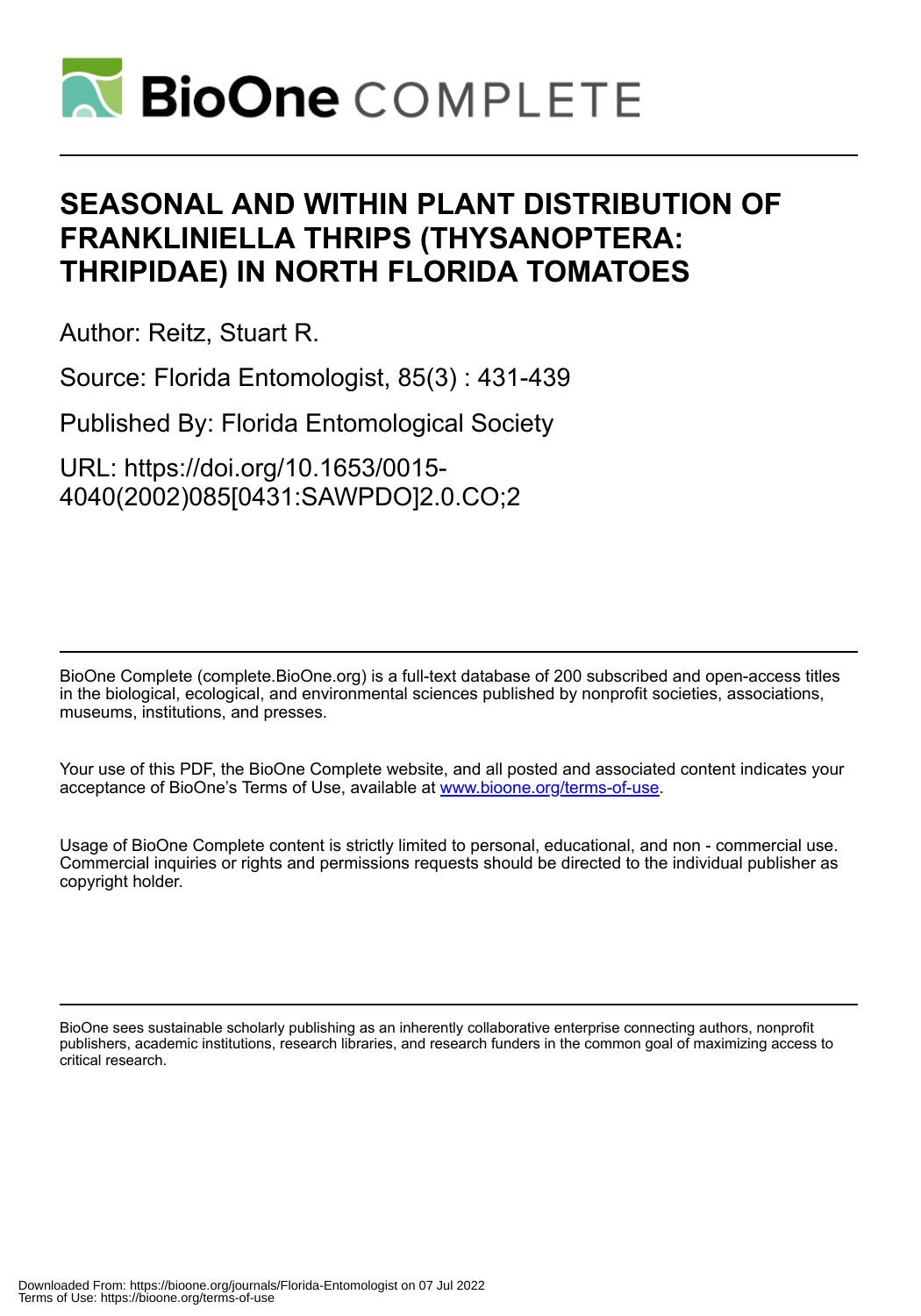# SEASONAL AND WITHIN PLANT DISTRIBUTION OF *FRANKLINIELLA*  THRIPS (THYSANOPTERA: THRIPIDAE) IN NORTH FLORIDA TOMATOES

STUART R. REITZ

USDA-ARS, Center for Biological Control, Florida A&M University, Tallahassee, FL 32307

## ABSTRACT

*Frankliniella occidentalis* (Pergande) (Thysanoptera: Thripidae)*,* the western flower thrips, is the primary insect pest of tomatoes and other vegetable crops in northern Florida and the rest of the southeastern USA. However, it is not the only flower thrips present in the region nor is it always the most abundant species. To determine the seasonal and within plant distribution of these various *Frankliniella* species, experimental tomato plants, grown under different nitrogen fertilization regimes, were sampled during the fall and spring growing seasons. Contrary to expectations, different levels of nitrogen fertilization did not affect the abundance of thrips species. Thrips were much more abundant in the spring than in the fall. In the spring *F. occidentalis* was the most abundant species, while in the fall *F. tritici* (Fitch) was the most abundant species. In both the fall and spring, significantly more adults occurred in flowers in the upper part of the plant canopy than in flowers in the lower part of the plant canopy. The sex ratio tended to be female biased, but with a greater percentage of males occurring in the upper canopy flowers. In contrast, significantly more immature thrips occurred in the lower part of the plant canopy than in flowers in the upper part of the plant canopy. Differences in seasonal patterns and within plant distribution should be considered in developing sampling protocols and management plans for thrips.

Key Words: Flower thrips*,* within plant distribution, seasonal trends, *Frankliniella occidentalis*, *Frankliniella tritici*, *Frankliniella bispinosa*

## **RESUMEN**

*Frankliniella occidentalis* (Pergande) (Thysanoptera: Thripidae)*,* el trips occidental de flores, es principalmente una plaga de tomate y otras hortalizas en el norte de la Florida y en el resto del sureste de los Estados Unidos. Sin embargo, no es el único trips de flores presente en la región ni es siempre lo más abundante. Para determinar la distribución estacional y entre plantas de las varias especies de *Frankliniella*, mostramos plantas de tomate experimentales, cultivados bajos régimes de nitrógeno diferentes, durante las estaciones del otoño y la primavera. Al contrario de las expectaciones, los niveles diferentes de fertilizante de nitrógeno no afectaron la abundancia de las especies de trips. Los trips fueron más abundante en la primavera que en el otoño. En la primavera, *F. occidentalis* fué la especie más abundante, mientras que en el otoño *F. tritici* (Fitch) fué la especie más abundante. En ambas estaciones, el otoño y la primavera, significativamente más adultos ocurrian en las flores en la parte superior de la copa de la planta que en las flores del parte inferior de la copa de la planta. La proporción de machos y hembras adultos recién emergidos tendia ser prejuiciada hacia la hembras, pero con un mayor percentaje de machos ocurriendo el las flores de copa de la planta superior. Al contraste, significamente más trips inmaduras ocurrian en la parte inferior de la copa de la planta de la planta que en las flores en la parte superior de la copa de la planta. Se debe considerar las diferencias en los patrones estacionales y la distribución entre la planta al desarrollar un protocolo de muestreo y plan de manejo para los trips.

Several species of *Frankliniella* thrips are sympatric in the southeastern USA. Members of this complex commonly infest tomatoes and other vegetable crops, where they are considered primary pests (Bauske 1998). Some species, such as *F. occidentalis* (Pergande) and *F. fusca* (Hinds), are known vectors of Tomato Spotted Wilt Virus (TSWV) (Sakimura 1962, 1963). Other species, such as *F. bispinosa* (Morgan), are potential vectors of TSWV (Webb et al. 1997). Still other species present in the southeast, such as *F. tritici* (Fitch)*,* do not vector TSWV. In addition to differences in the capacity for virus transmission, these

species differ in their phenology, population dynamics, host plant use, and behavior (Cho et al. 2000, Hansen 2000, Ramachandran et al. 2001).

These species-specific characteristics also can be mediated by variation within host plants. Although little is known of the nutritional ecology of thrips, Brodbeck et al. (2001) manipulated nitrogen content of plants through fertilization, and found that the peak abundance of *F. occidentalis* adults in tomato flowers is positively correlated with the concentration of the primary aromatic amino acid, phenylalinine, in the flowers. This correlation was most pronounced for females.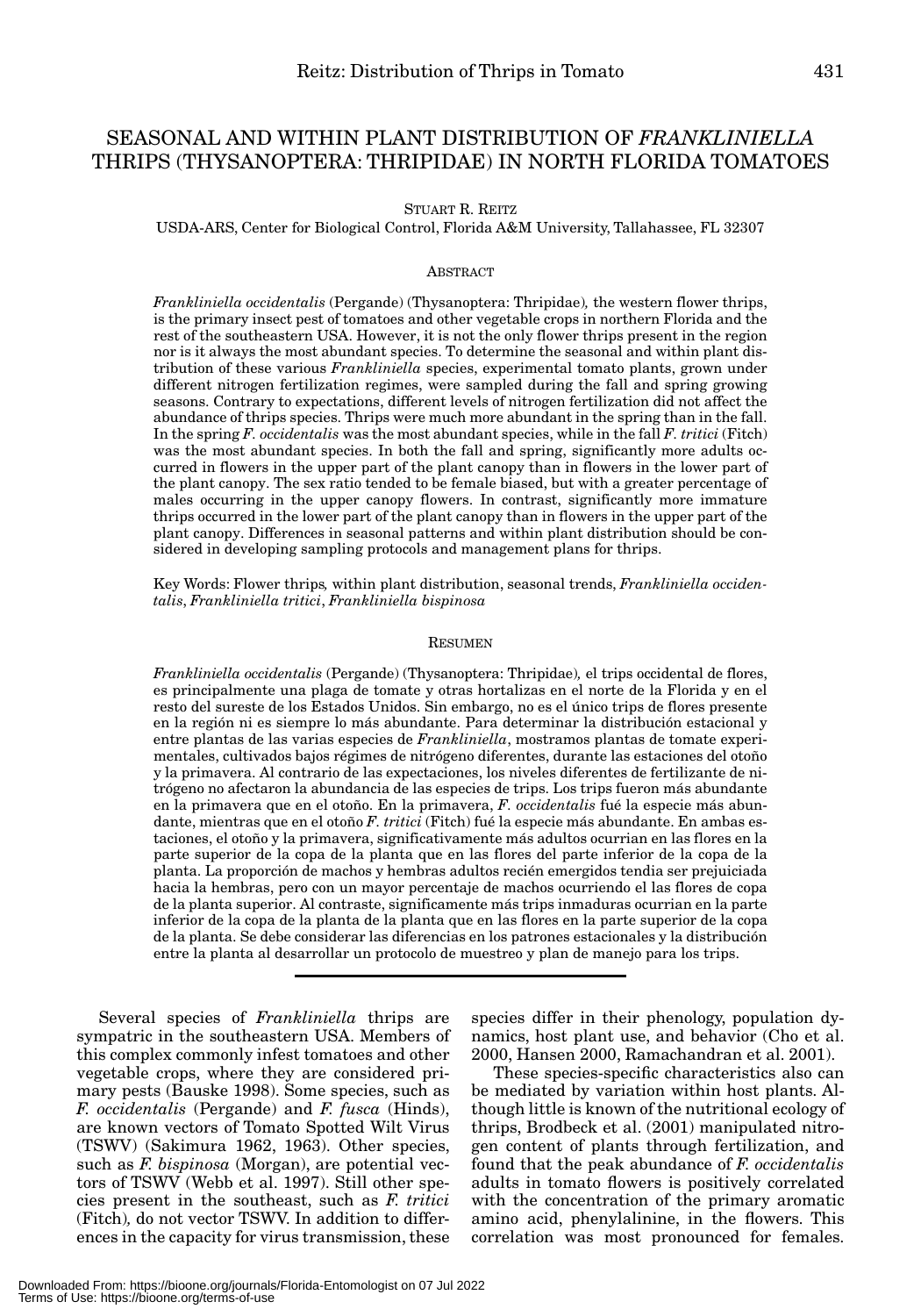Higher rates of nitrogen fertilization also result in higher populations of *F. occidentalis* in chrysanthemums (Schuch et al. 1998). This phenomenon may be critically important to the management of thrips because southeastern tomato growers frequently apply unnecessarily high rates of nitrogen fertilizer to tomato crops (Castro et al. 1993), which may then induce higher populations of serious pests.

In addition the microhabitat within a plant can affect observed population dynamics. Salguero-Navas et al. (1991b) sampled commercial tomato fields and found that adults of *F. occidentalis* and *F. tritici* were more abundant in flowers in the upper canopy of tomato than in lower flowers. The opposite was true of immatures, with more being found in the lower flowers. They attribute part of this difference to rapid immigration into the crop by adults while immatures near the top would be more susceptible to frequent insecticide applications than those immature thrips located lower in the canopy. However, *F. occidentalis* adults also show significant differences in the vertical distribution within nectarine orchards, with more adults found at lower levels than at higher levels (Pearsall 2000), and cotton plants, with more being found in the middle section of plants (Atakan et al. 1996).

The specific objectives of the present research are to determine the seasonal dynamics and within plant distribution of male, female and immature *Frankliniella* thrips in tomatoes grown under different fertilizer regimes. By understanding the responses of *Frankliniella* thrips to fertilization regimes and plant architecture, more efficient sampling protocols for thrips in vegetable crops can be developed and management programs for tomato spotted wilt improved.

# MATERIALS AND METHODS

# Cultural Practices

The experiments were conducted at the Florida A&M University Research Farm in Gadsden County, Florida, from July 1999 to June 2000. Six week-old tomato plants (*Lycopersicon esculentum* Mill. cv 'Agriset') were transplanted mechanically into raised beds. Raised beds were 15 cm high and 91 cm wide and were covered with plastic mulch, with drip tube irrigation underneath the plastic. In the fall season of 1999, white plastic was used as the mulch, and plants were transplanted on August 12. In the spring 2000 season, black plastic was used as the mulch, and plants were transplanted on March 17. Plant spacing was 60 cm within beds, with a bed spacing of 180 cm. Beds were oriented north-south. Plants were treated with fungicides every 7-10 days, with at least a 72-hour interval between spraying and subsequent sampling. No insecticides were applied during these studies.

Experimental Design and Methods

To evaluate the impact of different nitrogen treatments on thrips populations, three different nitrogen levels were used. Three nitrogen fertilizer treatments (sub optimal 101 kg N/ha, optimal 202 kg N/ha, super optimal 404 kg N/ha) were applied to whole plots (Maynard & Olson 2000). One hundred and one (101) kg N/ha were administered in the form of 10-10-10 (N-P-K) fertilizer before the plastic mulch was laid. The remainder of the fertilizer was applied four weeks after transplanting. This fertilizer treatment was administered by hand in the form of ammonium nitrate (34-0-0, N-P-K) by cutting an opening in the plastic and placing a band of fertilizer around each plant approximately 15 cm from the base of the plant. Plots were one bed wide and 15.2 m long, and there was a 1.5 m buffer between plots within each bed. Plots were laid out in a randomized complete block design with each bed forming a block. In the fall 1999 season, the field was laid out with four blocks. In the spring 2000 season, the field was laid out with eight blocks. Flower position within plants was considered as a subplot within the fertilizer treatment whole plots.

## Data Collection and Analysis

Samples were collected twice per week by taking one flower from the upper third of the plant canopy and one from the lower third on each of three plants per plot. Flowers were collected individually in 70% ethanol for later analysis. Sampling was conducted from the onset to conclusion of flowering. To reduce diurnal variation in sampling, all samples were collected between 1000 and 1300 hours. Thrips were extracted from flowers, and adults were identified to species and sex, using a stereomicroscope. Because it was not possible to identify thrips larvae to the species level, these were combined into a single group for analysis. The data were transformed to  $\sqrt{(y + 0.375)}$ and then subjected to analysis of variance, by species and sex for adults. The independent variables of interest were fertilization treatment and flower location within a plant, and the interaction of these. Data were analyzed for each season as a randomized complete block—split plot over time (Steel & Torrie 1980).

#### **RESULTS**

Populations of all thrips species were considerably lower in the fall season (Fig. 1) than in the spring season (Fig. 2). The mean number of thrips per flower in the fall was  $0.70 \pm 0.05$  (0.44  $\pm$  0.03 adults,  $0.26 \pm 0.03$  immatures) whereas in the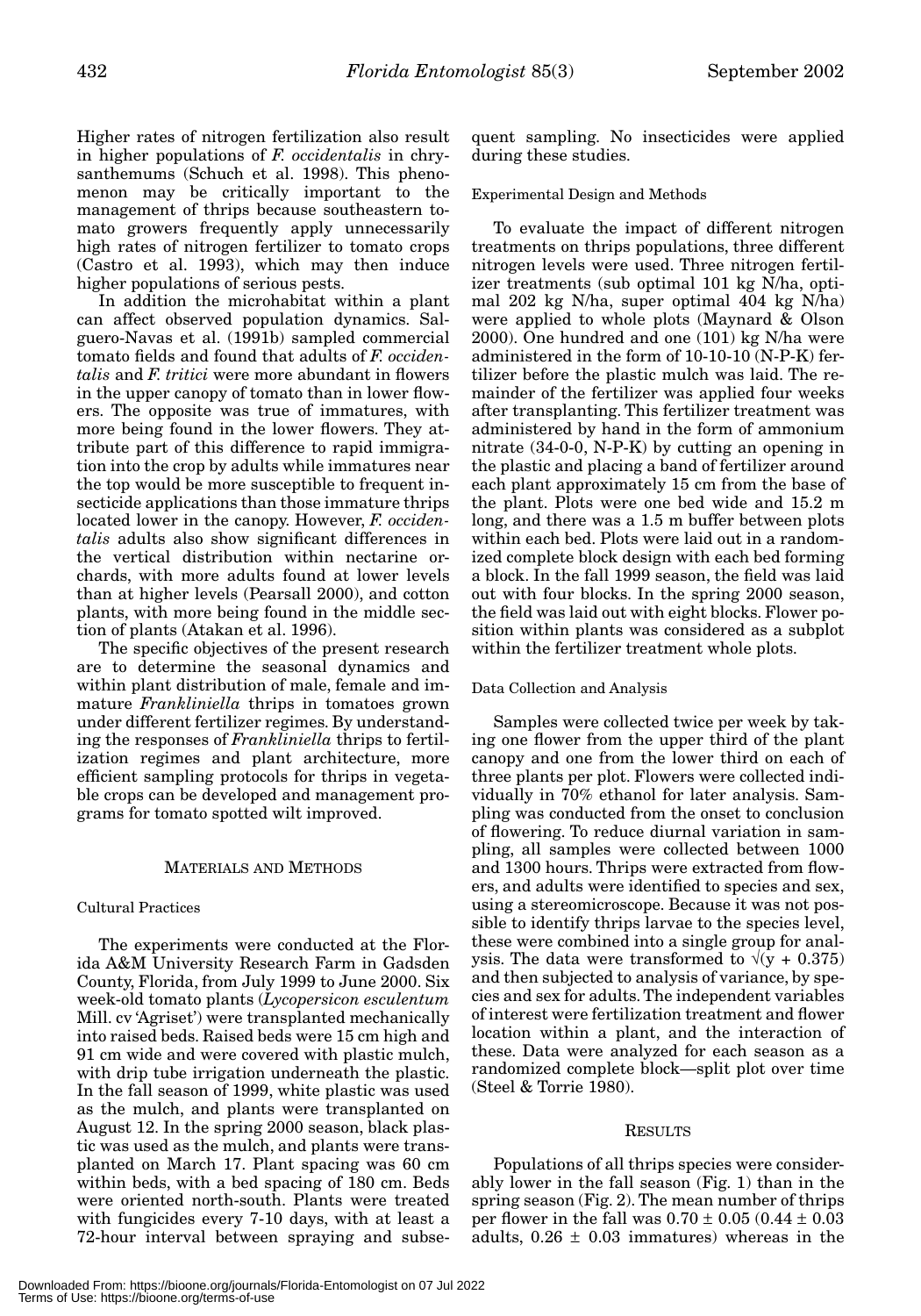

Fig. 1. Mean number of thrips per flower collected from the upper and lower canopy of plants during the fall season of 1999. Because there were no significant fertilizer treatment effects, data are pooled for all treatments. Data points are untransformed means plus their standard errors. Note different scales on the y-axes. Symbols for immatures denote means for all species and sexes combined.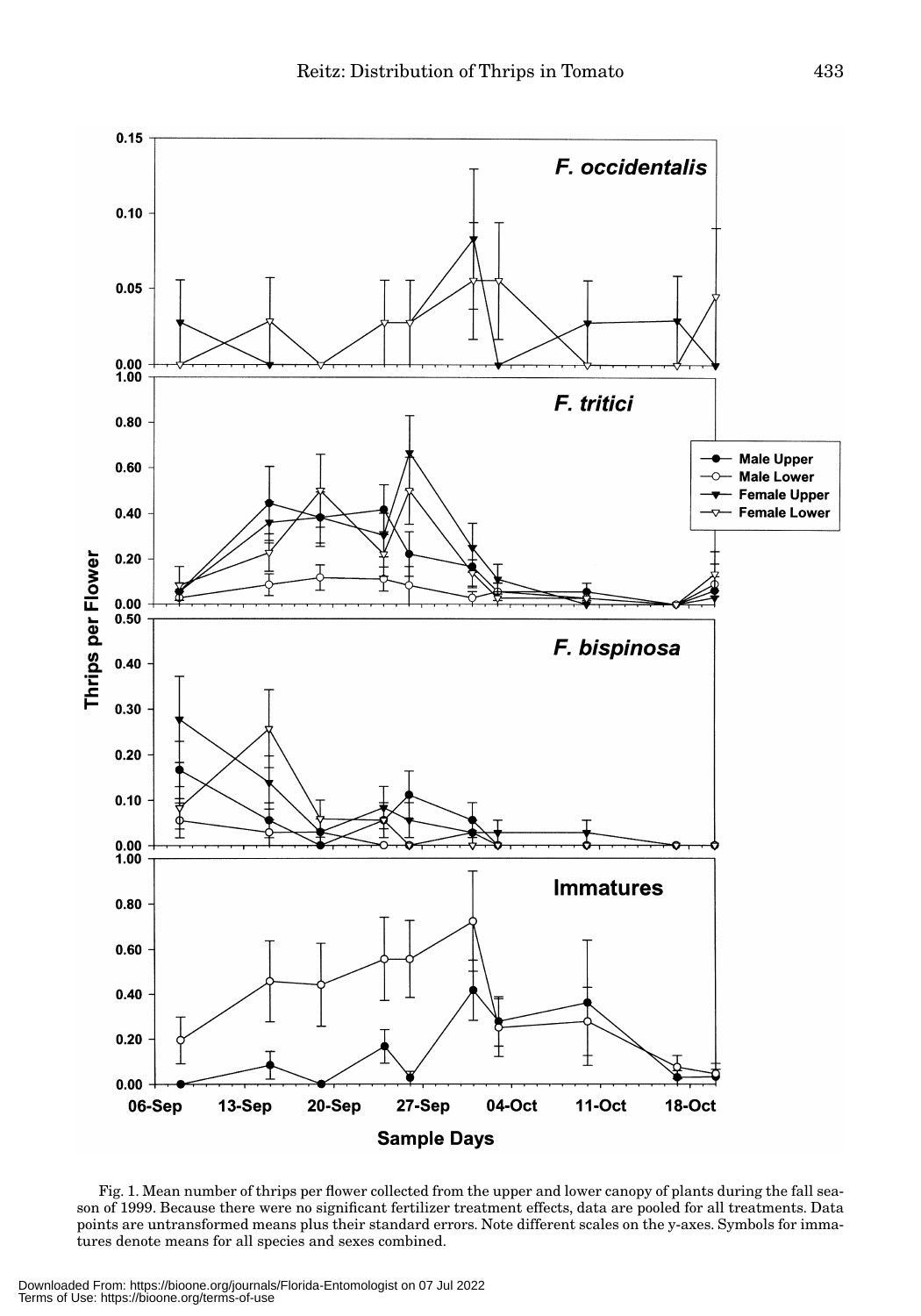

Fig. 2. Mean number of thrips per flower collected from the upper and lower canopy of plants during the spring season of 2000. Because there were no significant fertilizer treatment effects, data are pooled for all treatments. Data points are untransformed means plus their standard errors. Note different scales on the y-axes. Symbols for immatures denote means for all species and sexes combined. Filled symbols are for the upper canopy, and open symbols are for the lower canopy.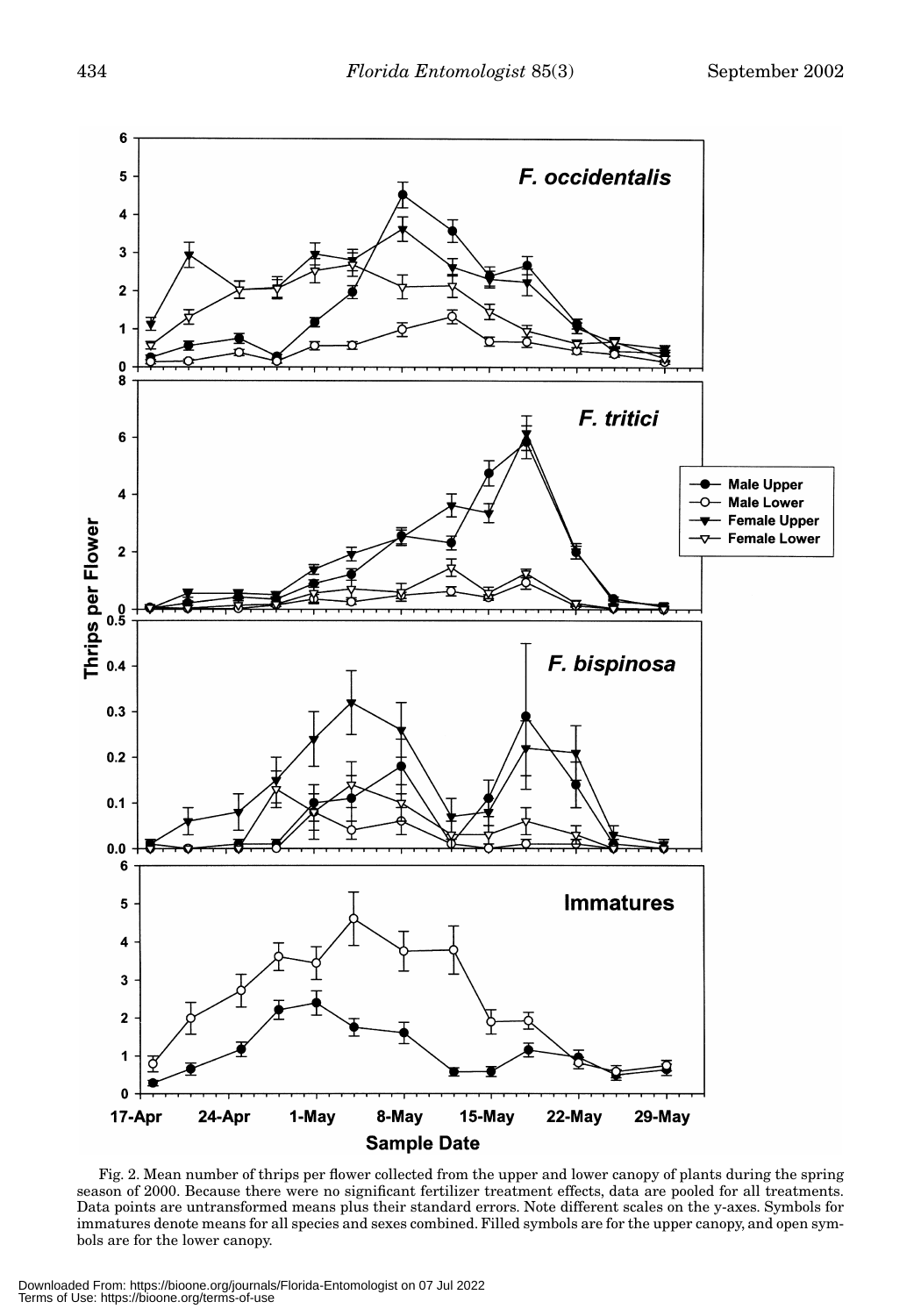spring the mean number of thrips per flower was  $6.76 \pm 0.16$  (5.02  $\pm$  0.15 adults, 1.74  $\pm$  0.07 immatures).

Fall

In the fall season, the proportion of adult thrips in the population was 63.3%. Of the adults, *F. tritici* (75.0%) was the predominant species. *F. occidentalis* was uncommon in the fall, comprising only 5.3% of adult thrips. All of these *F. occidentalis* were female. The remaining adults that were collected (19.7%) were *F. bispinosa*. No *F. fusca* were collected in the fall. Thrips rapidly colonized plants soon after the onset of flowering in early September (Fig. 1). Populations peaked in mid September and declined until the end of this month.

There was no significant flower location by fertilization treatment interaction  $(P > 0.05)$ , and there were no significant differences among the fertilization treatments in numbers of any of the three *Frankliniella* species or immatures (Table 1, *P* > 0.05). Significantly more *F. tritici* and *F. bispisnosa* adults were found in the upper canopy than in the lower canopy  $(F_{1, 24} = 7.81, P < 0.01;$  $F_{1, 24} = 7.10, P < 0.01$ , respectively). These differences were the result of significantly more males of *F. tritici* and *F. bispinosa* being in the upper flowers than in the lower flowers (Table 2). This difference was most pronounced during the middle of the season and decreased as populations declined later in the season (Fig. 1). Females of *F. tritici* and *F. bispinosa* did not show any difference in vertical distribution during the fall (Table 2). In contrast to the distribution of adults, significantly more immature thrips were collected from flowers in the lower canopy compared with flowers from the upper canopy (Table 2). Again this difference was strongest in the middle of the season than at the beginning or at the end when immature populations were low overall (Fig. 1).

### Spring

Of all thrips collected in the spring, 74.4% were adults and 25.6% were immatures. This overall age distribution was slightly different from the fall. However, the species composition was markedly different from that of the fall season. *F. occidentalis* was much more abundant in the spring and comprised 56.1% of the adults. *F. tritici* comprised 41.2% of the adults in the spring. *F. bispinosa* comprised 2.7%. The remainder (<0.1%) was *F. fusca*.

In addition to the species composition, the seasonal population patterns in the spring differed from those of the fall. In the spring, flowering began in mid April. *F. occidentalis* began colonizing in large numbers within a week of the onset of flowering. These early season *F. occidentalis* pop-

ulations were composed primarily of females. *F. occidentalis* populations did not peak until the first week of May (Fig. 2), but then their population decreased over the next three weeks. *F. tritici* did not begin colonizing in large numbers until almost a month after the onset of flowering. Populations of *F. tritici* peaked in the middle of May, but rapidly declined within another week. *F. bispinosa* numbers remained low throughout the season and never showed a significant peak and decline. The numbers of immature thrips peaked in early May, a time corresponding to the peak numbers of *F. occidentalis* but low numbers of *F. tritici* and *F. bispinosa.* These results suggest that most of these larvae were *F. occidentalis.*

As in the fall there were no significant differences among the fertilization treatments in numbers of thrips  $(P > 0.05,$  Table 1). However, there were, again, differences in the within plant distribution of thrips. Significantly more adults of the primary species, *F. occidentalis*, *F. tritici* and *F. bispinosa,* were found in the upper canopy flowers than in the lower canopy flowers (Table 2, Fig. 2). In contrast to the fall season, both females and males of each species were found in significantly greater numbers in the upper canopy flowers than in the lower canopy flowers. The opposite was true for immature thrips. Over the entire season, significantly more larvae occurred in the lower canopy flowers (Table 2, Fig. 2).

#### **DISCUSSION**

The results of this study indicate that *Frankliniella* flower thrips commonly occurring in north Florida have different seasonal population patterns. These results also show the importance of understanding individual species population dynamics when developing sampling protocols and management programs. *Frankliniella* species overwinter on numerous uncultivated plants (Chellemi et al. 1994, Toapanta et al. 1996), and thrips from these hosts can then rapidly colonize crops as they begin to flower (Groves et al. 2001). However, populations of flower thrips in tomato and other crops typically occur in large numbers for a relatively short period of time (Webb et al. 1970, Salguero-Navas et al. 1991b, Brodbeck et al. 2001), and the timing of population peaks vary according to species. In northern Florida and southern Georgia, these peaks occur in the spring from April through May. *F. occidentalis*, a primary vector of TSWV, is the predominant species early in the spring. Its populations peak earlier than those of *F. tritici* (Salguero-Navas et al. 1991b, this study). *F. occidentalis* is virtually absent from late spring through the fall. In the fall, *F. tritici*, a nonvector of TSWV, is the predominant species. Populations of *F. bispinosa* did not show any substantial peaks in either season. *F. bispinosa* was present throughout the spring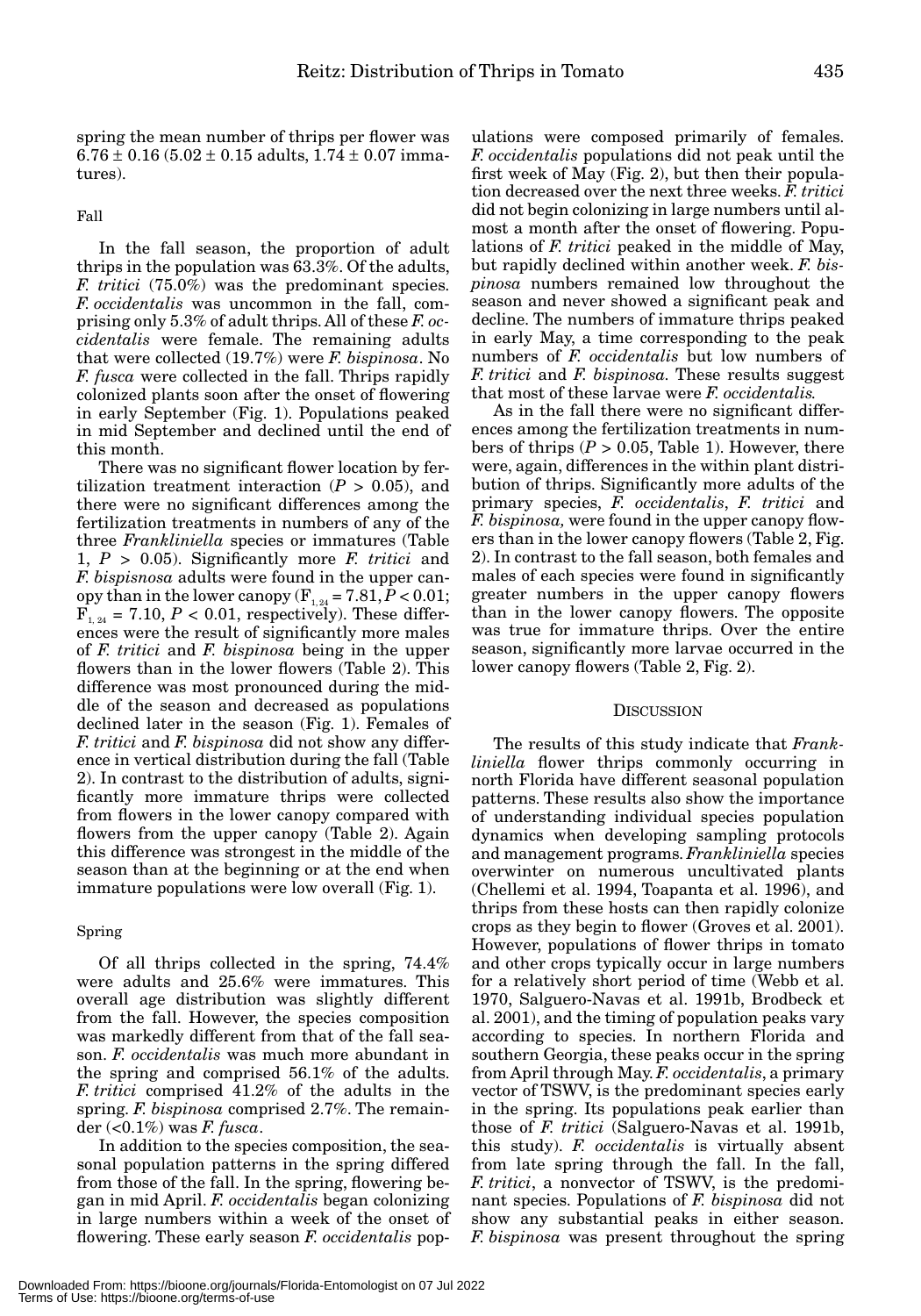|                                                                                            |                                    |                                    |                                    |                                    | $F_{\rm all}$                      |                                    |                                    |                                    |                                    |                                    |
|--------------------------------------------------------------------------------------------|------------------------------------|------------------------------------|------------------------------------|------------------------------------|------------------------------------|------------------------------------|------------------------------------|------------------------------------|------------------------------------|------------------------------------|
|                                                                                            |                                    | F. occidentalis                    |                                    |                                    | F. tritici                         |                                    |                                    | $F.$ bispinosa                     |                                    |                                    |
| Nitrogen<br>fertilizer                                                                     | Male                               | Female                             | Sex ratio <sup>1</sup>             | Male                               | Female                             | Sex ratio <sup>1</sup>             | Male                               | Female                             | Sex ratio <sup>1</sup>             | Immatures                          |
| Middle<br>Nол                                                                              | っ                                  | $0.02 \pm 0.0$<br>$0.01 \pm 0.0$   | 0                                  | $0.11 \pm 0.02$<br>$0.17 \pm 0.03$ | $0.18 \pm 0.04$<br>$0.21 \pm 0.01$ | $0.39 \pm 0.06$<br>$0.41 \pm 0.07$ | $0.03 \pm 0.01$<br>$0.03 \pm 0.01$ | $0.04 \pm 0.02$<br>$0.05 \pm 0.01$ | $0.37 \pm 0.13$<br>$0.41 \pm 0.11$ | $0.25 \pm 0.05$<br>$0.30 \pm 0.07$ |
|                                                                                            |                                    | $0.04 \pm 0.0$                     | $\circ$                            | $0.10 \pm 0.02$                    | $0.22 \pm 0.04$                    | $0.31 \pm 0.06$                    | $0.03 \pm 0.01$                    | $0.08 \pm 0.02$                    | $0.25 \pm 0.09$                    | $0.22 \pm 0.05$                    |
| $\begin{array}{c} \mathop{\rm High}\limits_{F_{2,\mathfrak{6}}} \\ \mathbf{P} \end{array}$ |                                    | 0.98<br>0.43                       |                                    | 1.36<br>0.33                       | 1.14<br>0.38                       | 0.05<br>0.95                       | 0.18<br>0.84                       | 1.07<br>0.40                       | 2.80<br>0.21                       | 0.16<br>0.85                       |
|                                                                                            |                                    |                                    |                                    |                                    |                                    | Spring                             |                                    |                                    |                                    |                                    |
|                                                                                            |                                    | F. occidentalis                    |                                    |                                    | F. tritici                         |                                    |                                    | F. bispinosa                       |                                    |                                    |
|                                                                                            | Male                               | Female                             | Sex ratio <sup>1</sup>             | Male                               | Female                             | Sex ratio <sup>1</sup>             | Male                               | Female                             | Sex ratio <sup>1</sup>             | Immatures                          |
| Middle<br>Low                                                                              | $1.00 \pm 0.06$<br>$1.02 \pm 0.07$ | $1.70 \pm 0.09$<br>$1.72 \pm 0.08$ | $0.34 \pm 0.02$<br>$0.35 \pm 0.02$ | $0.88 \pm 0.08$<br>$0.98 \pm 0.09$ | $0.94 \pm 0.08$<br>$1.17 \pm 0.10$ | $0.45 \pm 0.02$<br>$0.41 \pm 0.02$ | $0.03 \pm 0.01$<br>$0.05 \pm 0.01$ | $0.08 \pm 0.01$<br>$0.09 \pm 0.01$ | $0.27 \pm 0.05$<br>$0.27 \pm 0.05$ | $1.60 \pm 0.10$<br>$1.80 \pm 0.13$ |
| High                                                                                       | $1.07 \pm 0.07$<br>0.52            | $1.93 \pm 0.09$<br>2.14            | $0.32 \pm 0.02$<br>0.96            | $1.00 \pm 0.09$<br>0.97            | $1.24 \pm 0.10$<br>3.69            | $0.41 \pm 0.02$<br>1.21            | $0.06 \pm 0.02$<br>0.50            | $0.10 \pm 0.01$<br>0.35            | $0.31 \pm 0.05$<br>0.20            | $1.80 \pm 0.12$<br>0.46            |
| $F_{\mbox{\tiny 2,14}}$                                                                    | $_{0.60}$                          | 0.16                               | $\overline{1}$                     | 0.40                               | 0.06                               | 0.33                               | 0.62                               | 5.0                                | 0.82                               | 0.64                               |
|                                                                                            |                                    |                                    |                                    |                                    |                                    |                                    |                                    |                                    |                                    |                                    |

TABLE 1. SEASONAL MEANS OF THRIPS PER TOMATO FLOWER FOR DIFFERENT NITROGEN FERTILIZATION TREATMENTS DURING THE FALL 1999 AND SPRING 2000 SEASONS. TABLE 1. SEASONAL MEANS OF THRIPS PER TOMATO FLOWER FOR DIFFERENT NITROGEN FERTILIZATION TREATMENTS DURING THE FALL 1999 AND SPRING 2000 SEASONS.

Downloaded From: https://bioone.org/journals/Florida-Entomologist on 07 Jul 2022 Terms of Use: https://bioone.org/terms-of-use

# 436 *Florida Entomologist* 85(3) September 2002

1Proportion of males on a per flower basis.

Proportion of males on a per flower basis.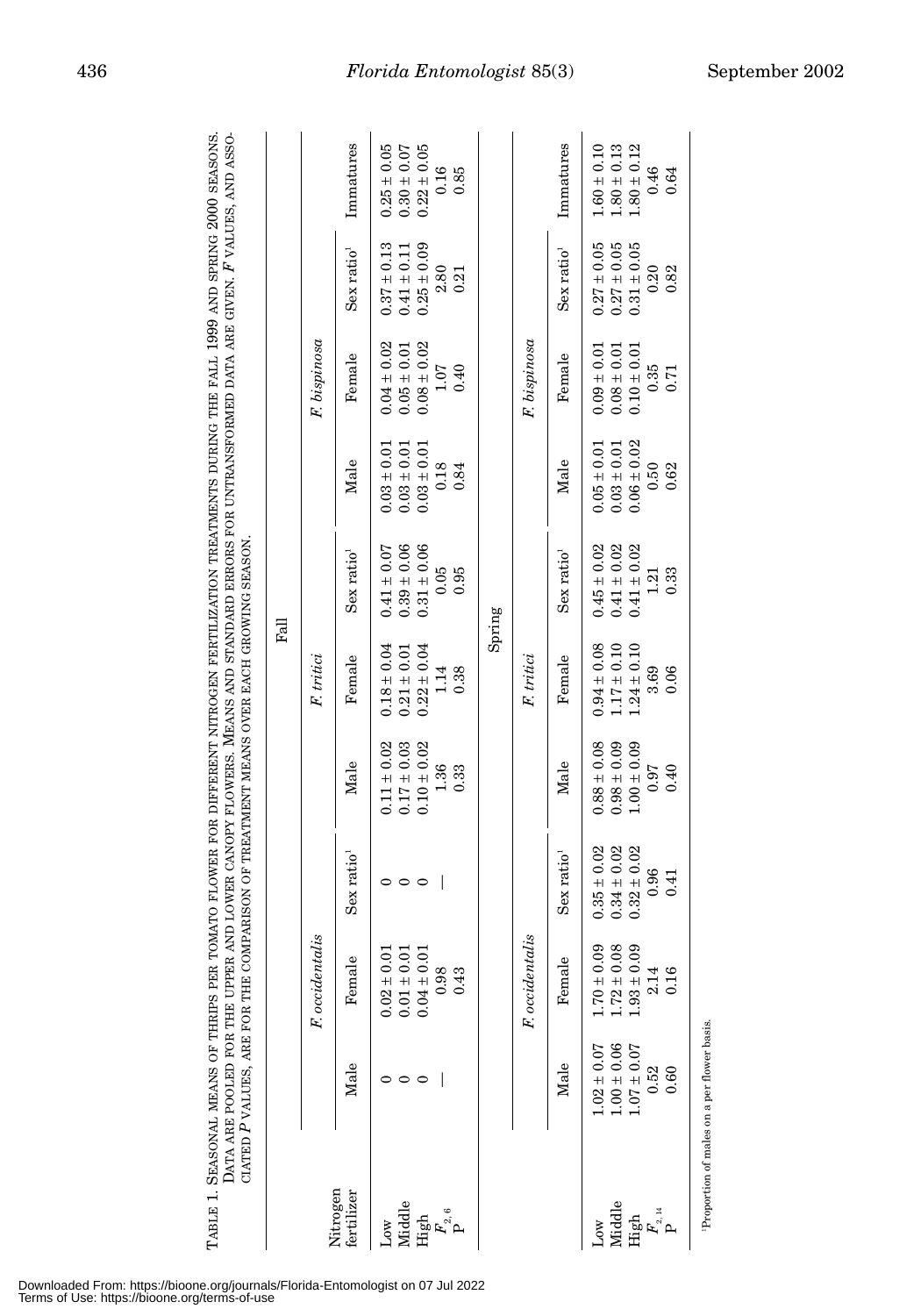|                                                                                               | Through Milly of His History.                          |                                                       |                                                       |                                                      |                                                      |                                                     |                                                     |                                                     |                                                    |                                                     |
|-----------------------------------------------------------------------------------------------|--------------------------------------------------------|-------------------------------------------------------|-------------------------------------------------------|------------------------------------------------------|------------------------------------------------------|-----------------------------------------------------|-----------------------------------------------------|-----------------------------------------------------|----------------------------------------------------|-----------------------------------------------------|
|                                                                                               |                                                        |                                                       |                                                       |                                                      | $F_{all}$                                            |                                                     |                                                     |                                                     |                                                    |                                                     |
|                                                                                               |                                                        | F. occidentalis                                       |                                                       |                                                      | F. tritici                                           |                                                     |                                                     | F. bispinosa                                        |                                                    |                                                     |
| location<br>Canopy                                                                            | Male                                                   | Female                                                | Sex ratio <sup>1</sup>                                | Male                                                 | Female                                               | Sex ratio <sup>1</sup>                              | Male                                                | Female                                              | Sex ratio <sup>1</sup>                             | Immatures                                           |
| Lower<br>Upper<br>$\mathop{F}\limits^{F_{1,24}}$                                              | ∊                                                      | $0.22 \pm 0.01$<br>$0.22\pm0.01$<br>0.06<br>0.81      | $\circ$                                               | $0.19 \pm 0.03$<br>$0.06 \pm 0.02$<br>16.76<br>0.001 | $0.22 \pm 0.03$<br>$0.19 \pm 0.03$<br>0.44<br>0.51   | $0.25 \pm 0.05$<br>$0.45 \pm 0.04$<br>0.037<br>4.79 | $0.05 \pm 0.01$<br>$0.02 \pm 0.01$<br>0.005<br>9.73 | $0.05 \pm 0.01$<br>$0.07 \pm 0.01$<br>1.96<br>0.17  | $0.40 \pm 0.10$<br>$0.22 \pm 0.10$<br>0.01<br>0.97 | $0.14 \pm 0.03$<br>$0.38 \pm 0.05$<br>0.001<br>21.3 |
|                                                                                               |                                                        |                                                       |                                                       |                                                      |                                                      | Spring                                              |                                                     |                                                     |                                                    |                                                     |
|                                                                                               |                                                        | F. occidentalis                                       |                                                       |                                                      | F. tritici                                           |                                                     |                                                     | F. bispinosa                                        |                                                    |                                                     |
|                                                                                               | Male                                                   | Female                                                | Sex ratio <sup>1</sup>                                | Male                                                 | Female                                               | Sex ratio <sup>1</sup>                              | Male                                                | Female                                              | Sex ratio <sup>1</sup>                             | Immatures                                           |
| Lower<br>Upper<br>$\overset{\_}{F}{}_{\!\scriptscriptstyle{1,\,48}}^{\!\scriptscriptstyle +}$ | $0.50 \pm 0.03$<br>$1.55 \pm 0.07$<br>355.3<br>< 0.001 | $2.08 \pm 0.08$<br>$1.49 \pm 0.07$<br>< 0.001<br>69.1 | $0.40 \pm 0.01$<br>$0.25 \pm 0.01$<br>< 0.001<br>34.6 | $1.63 \pm 0.09$<br>$0.27 \pm 0.03$<br>0.001<br>412.0 | $1.78 \pm 0.09$<br>$0.45 \pm 0.04$<br>282.6<br>0.001 | $0.34 \pm 0.02$<br>$0.46 \pm 0.01$<br>0.04<br>4.4   | $0.08 \pm 0.02$<br>$0.02 \pm 0.01$<br>0.001<br>20.4 | $0.14 \pm 0.01$<br>$0.05 \pm 0.01$<br>0.001<br>47.8 | $0.30 \pm 0.04$<br>$0.24 \pm 0.06$<br>0.56<br>0.50 | $1.07 \pm 0.02$<br>$1.40\pm0.03$<br>0.001<br>90.8   |
|                                                                                               | Proportion of males on a per flower basis.             |                                                       |                                                       |                                                      |                                                      |                                                     |                                                     |                                                     |                                                    |                                                     |

# Reitz: Distribution of Thrips in Tomato 437

Downloaded From: https://bioone.org/journals/Florida-Entomologist on 07 Jul 2022 Terms of Use: https://bioone.org/terms-of-use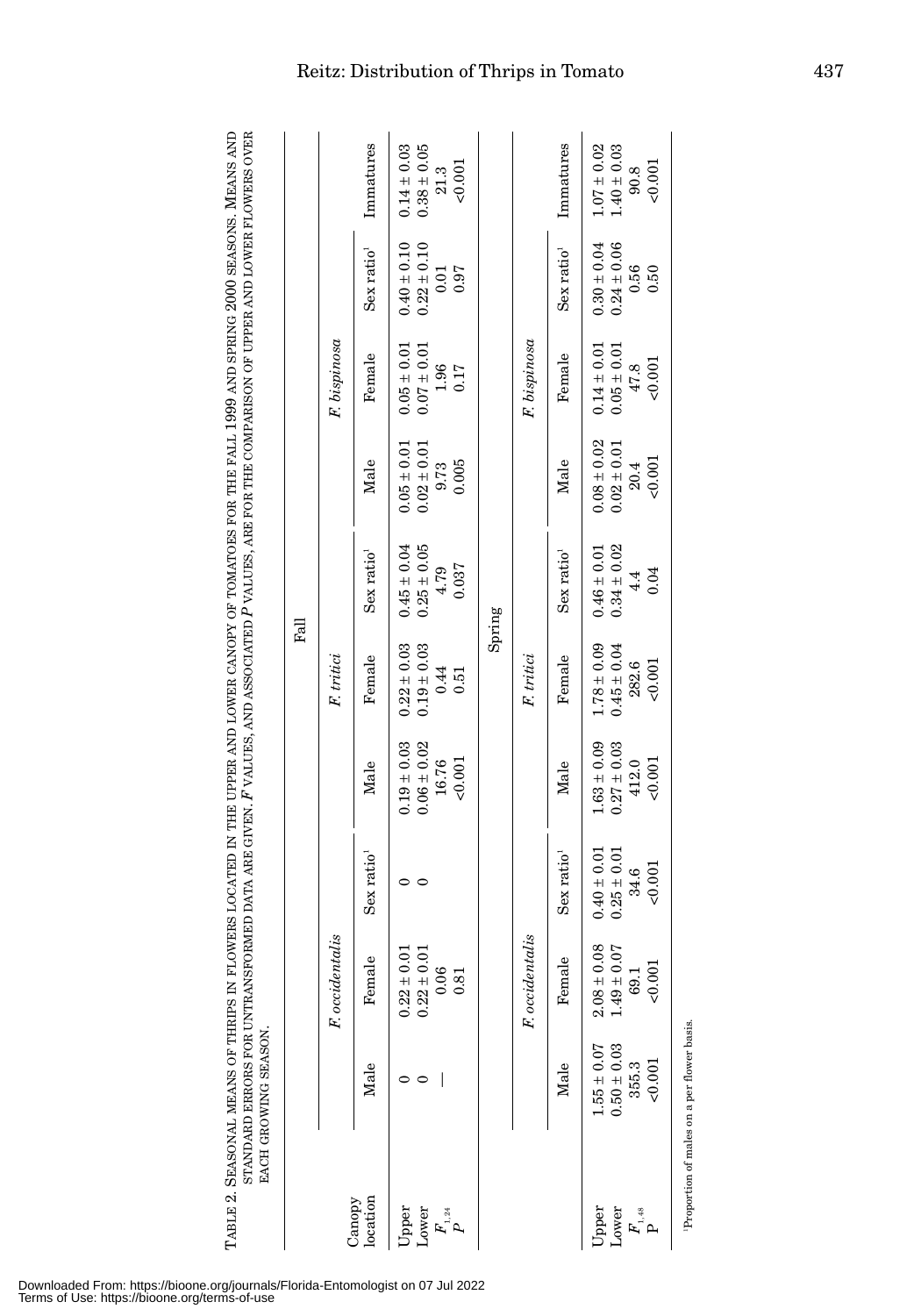and fall, but in relatively low numbers. These seasonal patterns also can change according to geography. Cho et al. (2000) report that populations of *F. tritici* peak earlier than those of *F. occidentalis* in western North Carolina. However, the tomatogrowing season there occurs from June through August. Although it has been argued that seasonality is more important than host plant phenology in determining abundance of thrips (Salguero-Navas et al. 1991b), the definite peak and decline in the spring and fall populations of *F. tritici* suggest that host plant phenology also plays an important role in *Frankliniella* population dynamics, with younger plants being able to support greater densities than older plants.

Contrary to expectations, the different fertilizer treatments did not have a significant impact on populations of any of the thrips species. Previous studies have found that increased nitrogen fertilization results in higher populations of *F. occidentalis* in tomato (Brodbeck et al. 2001) and chrysanthemum (Schuch et al. 1998). Brodbeck et al. (2001) found that *F. occidentalis*, especially females, were responding to higher levels of the primary aromatic amino acid phenylalanine. Higher overall levels of aromatic amino acids tend to promote development of *F. occidentalis* larvae (Mollema & Cole 1996). The lack of a fertilizer effect in the present study may result from the method of application. The delay in final application of fertilizer was done to keep from burning the plants. This procedure may not have given the plants sufficient time to assimilate the extra nitrogen before the peaks in thrips populations had passed, whereas in the study done by Brodbeck et al. (2001) all fertilizers were applied preplant.

There was a consistent significant difference in the within plant distribution of adult and immature thrips, and this variation should be accounted for in sampling protocols. Previous studies have shown that *F. occidentalis*, *F. tritici* and *F. bispinosa* are more likely to inhabit flowers than other plant parts (Cho et al. 2000, Hansen 2000). Therefore, part of the variation in the within plant distribution of *Frankliniella* spp. may be related to microhabitat differences at this scale. Salguero-Navas et al. (1991b) also found that adults were more likely to be found in flowers in the upper parts of tomato plants than in flowers lower in the canopy. Because thrips are thought to make flights just above the plant canopy (Brødsgaard 1989, Gillespie & Vernon 1990), it is reasonable to expect that most adults would be found in flowers in the upper part of the plant canopy. The greater proportion of males in the upper canopy may be related to mating aggregations (Terry 1997). Males tend to aggregate in certain locations for mating, while females tend to depart these aggregation sites after mating. It also seems likely that females make substantial within plant movements, because most larvae

were found in the lower canopy flowers. Salguero-Navas et al. (1991b) attribute the greater numbers of larvae in the lower part of tomato plants, in the commercial tomato fields they sampled, to differential exposure to insecticides. However, the fact that no insecticides were applied in the present study suggests that there is a qualitative difference in resources within a host plant for immature thrips.

A better understanding of species-specific population dynamics will lead to improved sampling protocols and management plans for flower thrips. For example, the early spring predominance of *F. occidentalis* females and high proportion of thrips larvae in tomatoes that are *F. occidentalis* (Salguero-Navas et al. 1991a; SRR, unpublished) suggest that a secondary cycle of TSWV in tomatoes in the north Florida region will be an ongoing risk. This risk may be underestimated if sampling protocols do not adequately account for factors such as within plant sample location and species and sex identification.

#### ACKNOWLEDGMENTS

The technical assistance and advice of Marcus Edwards, Florida A&M University, is greatly appreciated. Special thanks go to Xin Hua Yan for her invaluable assistance. The assistance of Ignacio Baez and Erika Yearby, Florida A&M University and USDA-ARS is greatly appreciated. Cassell Gardner, Florida A&M University, kindly provided access to the field site. Joe Funderburk and Julie Stavisky, University of Florida provided valuable comments on an earlier draft of this manuscript.

#### REFERENCES CITED

- ATAKAN, E., M. COLL, AND D. ROSEN. 1996. Withinplant distribution of thrips and their predators: Effects of cotton variety and developmental stage. Bulletin of Entomological Research 86: 641-646.
- BAUSKE, E. M. 1998. Southeastern tomato growers adopt integrated pest management. HortTechnology 8: 40-44.
- BRODBECK, B. V., J. STAVISKY, J. E. FUNDERBURK, P. C. ANDERSEN, AND S. M. OLSON. 2001. Flower nitrogen status and populations of *Frankliniella occidentalis* feeding on *Lycopersicon esculentum*. Entomologia Experimentalis et Applicata 99: 165-172.
- BRØDSGAARD, H. F. 1989. Colored sticky traps for *Frankliniella occidentalis* (Pergande) (Thysanoptera, Thripidae) in glasshouses. Journal of Applied Entomology 107: 136-140.
- CASTRO, B. F., B. R. DURDEN, S. M. OLSON, AND F. M. RHOADS. 1993. Telogia Creek irrigation energy conservation demonstration on mulched staked tomatoes. Proceedings of the Florida State Horticultural Society 106: 219-222.
- CHELLEMI, D. O., J. E. FUNDERBURK, AND D. W. HALL. 1994. Seasonal abundance of flower-inhabiting *Frankliniella* species (Thysanoptera: Thripidae) on wild plant species. Environmental Entomology 23: 337-342.
- CHO, K., J. F. WALGENBACH, AND G. G. KENNEDY. 2000. Daily and temporal occurrence of *Frankliniella* spp.